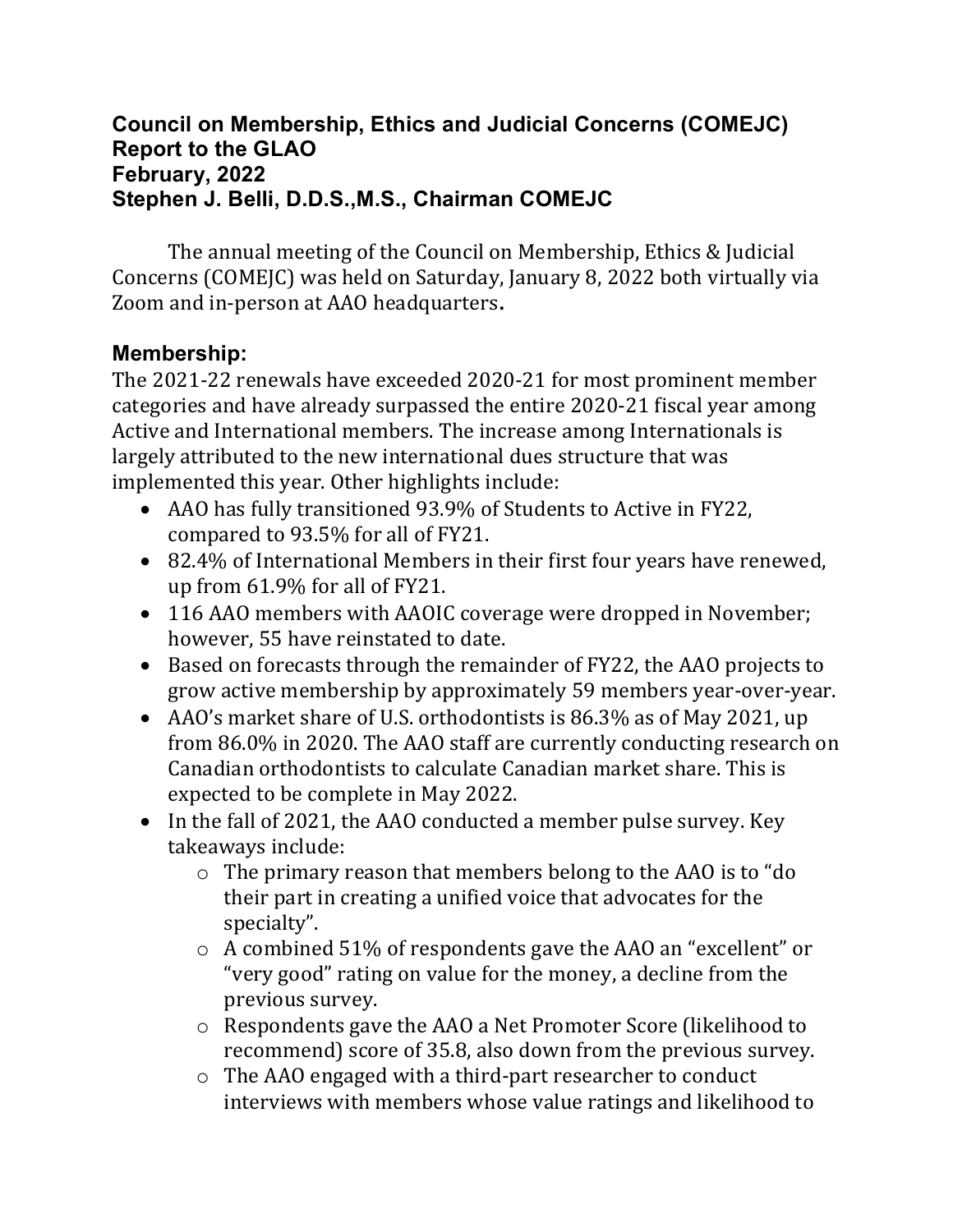recommend declined from fall 2020 to fall 2021. The research concluded that the key reason for the ratings declines was related to a perceived lack of advocacy/protection of the profession.

### • **Non-Orthodontist Faculty Category**

o COMEJC submitted a HOD resolution in 2021 to adopt a new member category for non-orthodontist faculty. However, the resolution was referred back to COMEJC for further consideration of full-time faculty who may be general dentists or other specialists. Council asked staff to discuss with AAO legal whether it would be possible to add language to Bylaws restricting dentists and dental specialists from being members. AAO legal has confirmed that adding language to Bylaws to restrict certain groups of individuals from being members would be legal. After an extensive discussion, the council voted not to resubmit the resolution. "We currently have means of appreciating and including those who have dedicated their careers to educating and mentoring us."

### • **Member Gender Identification**

- o Following recently approved changes to AAO patient health forms regarding gender identification and pronoun selection, COMEJC discussed whether the AAO should make similar changes to membership applications and profiles. Consensus among the council was that gender selection should be expanded; however, asking for transgender status or pronouns for membership purposes is not necessary. Council made a motion to the BOT that the AAO revise its membership applications to include the following gender selections:
	- $\blacksquare$  Female
	- Male
	- Non-binary/third gender
	- I use another term
	- Prefer not to say
- o The Inclusion and Engagement Task Force agreed with the gender options as well as not to include transgender status or pronouns.

# **Annual Session Registration Categories for Non-Members**

COMEJC identified potential issues with two Annual Session registration categories: